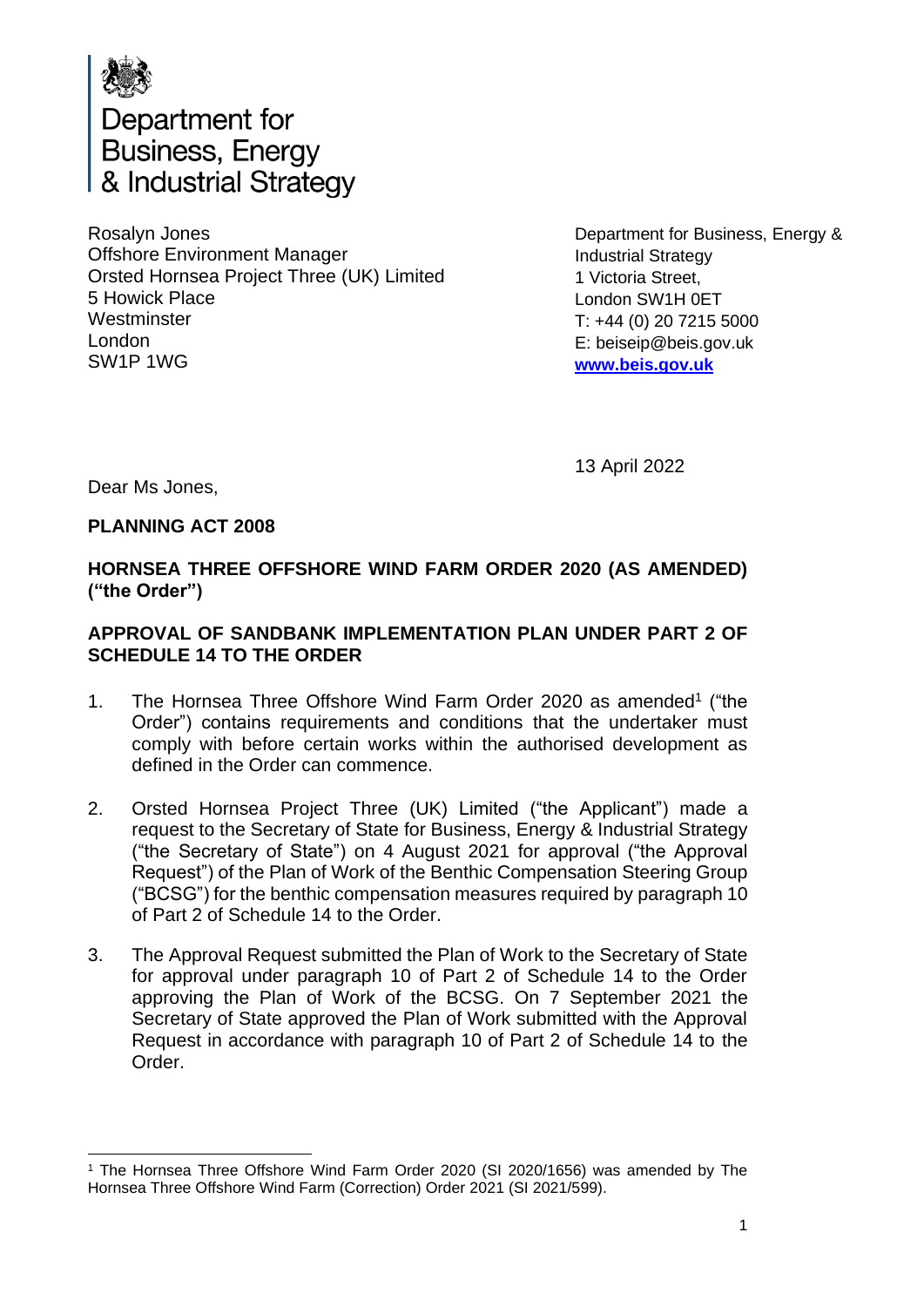- 4. On 1 December 2021, the Applicant submitted the Sandbank Implementation Plan ("SBIP") for The Wash and North Norfolk Coast Special Area of Conservation ("WNNC SAC") and North Norfolk Sandbanks and Saturn Reef ("NNSSR") SAC under Part 2 of Schedule 14 of the Order.
- 5. The Secretary of State wishes to inform the Applicant that consideration has now been given to the Approval Request.

#### **Requirements under paragraphs 12 and 13 of Part 2 of Schedule 14 of the Order**

6. Paragraph 12 of Part 2 of Schedule 14 to the Order states that:

*"12. A SIP for each of the NNSSR and the WNNC must be submitted to the Secretary of State for approval."*

7. Paragraph 13 of Part 2 of Schedule 14 to the Order states that:

*"13. Each SIP must accord with the principles set out in the Sandbanks Compensation Strategy relating to the protected feature "sandbanks slightly covered by water all the time" and must include the following:*

- *(a) details of how all impacts to Annex 1 reef habitats within designated sites will be avoided;*
- *(b) details of the locations for the disposal of dredged material, and evidence that the disposal mechanism will allow sediment to be retained within the sandbank system and avoid impacts to other features, particularly reef habitats;*
- *(c) details of the areas which will be subject to marine debris removal, which should equate to no less than 41.80 ha at NNSSR and 2.77 ha at WNNC;*
- *(d) details of the marine debris awareness events, and measures to facilitate the rapid recovery of lost fishing gear, as detailed in the sandbanks compensation strategy. Such measures should be applied to both NNSSR and WNCC;*
- *(e) an environmental monitoring plan to include: appropriate surveys to assess the effects of cable protection on sediment movement and epifauna assemblages during the operation of the Project, to improve the evidence base for assessing the impacts of offshore windfarm cable installation and rock protection for future projects; and appropriate surveys to monitor the recovery of the areas of the NNSSR and the WNNC impacted by cable protection, post-decommissioning; and*
- *(f) Details of the timetable for implementation of each measure."*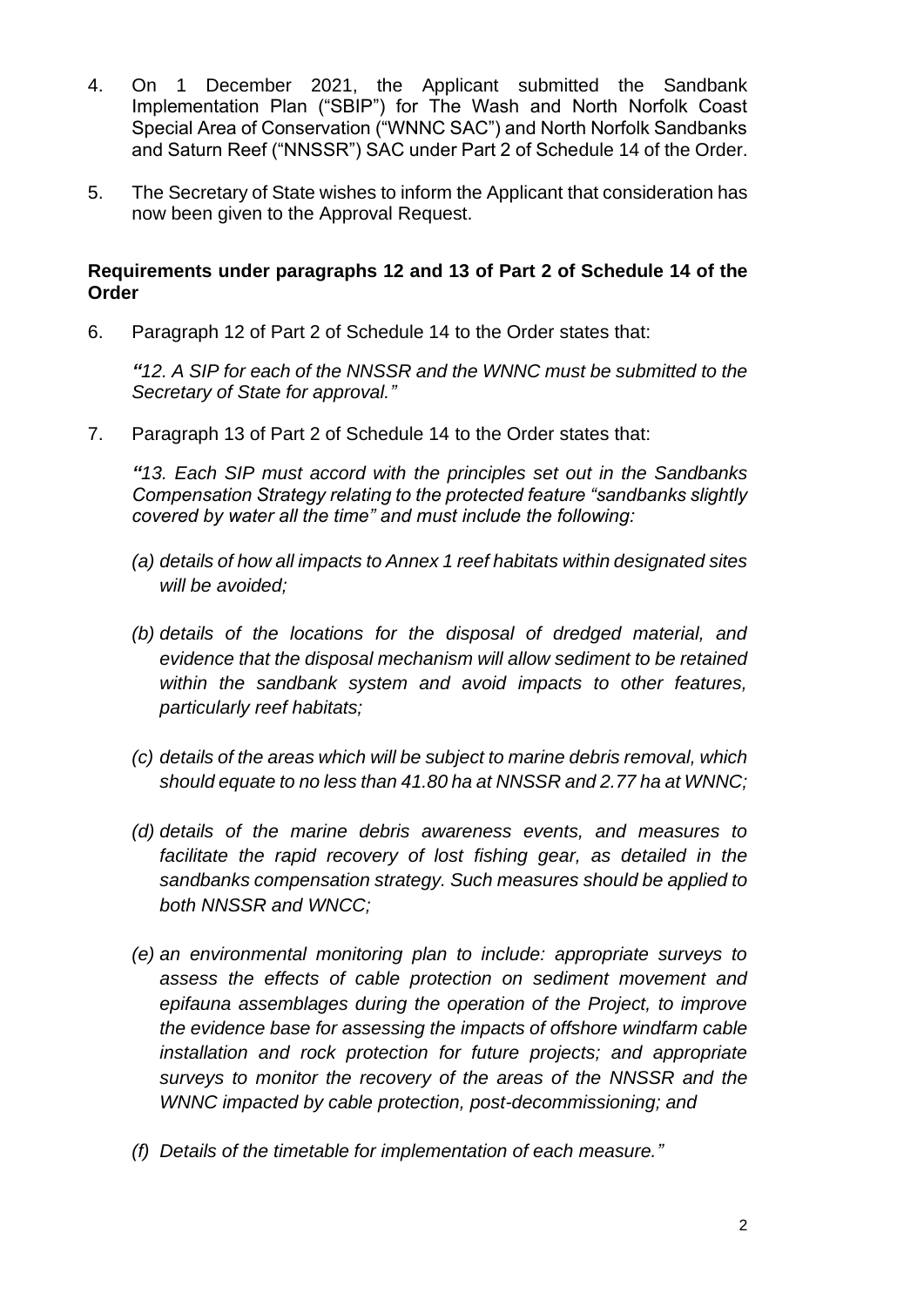8. Paragraph 14 of Part 2 of Schedule 14 to the Order states that:

*"14. No cable installation works in Work No. 2(c) and (d), Work No. 3(c) and (d) and Work No. 5 may be commenced until a SIP for each of the NNSSR and the WNNC has been approved in writing by the Secretary of State. Before approving the SIPs the Secretary of State must consult the MMO and Natural England and, in relation to the SIP for the NNSSR, the JNCC."*

9. Paragraph 16 of Part 2 of Schedule 14 to the Order states that:

*"16. The measures in the SIPs must be carried out in accordance with the timetable in the relevant SIP as approved by the Secretary of State. In particular no cable installation works in Work No. 2(c) and (d), Work No. 3(c) and (d) and Work No. 5 may be commenced unless the measures set out in paragraph 13(c) have been completed."*

#### **Consideration of the Approval Request by the Secretary of State**

- 10. The Secretary of State has considered the details provided by the Applicant in respect of the requirements related to the submission of the SBIP for the NNSSR and the WNNC.
- 11. On 3 December 2021, the Secretary of State invited comments from the Marine Management Organisation ("MMO"), Natural England, and the Joint Nature Conservation Committee ("JNCC") in accordance with paragraph 14 of Part 2 of Schedule 14 to the Order. The deadline for a response was extended from 7 January 2022 to 21 January 2022 following a request for an extension from Natural England and the JNCC.
- 12. The MMO responded on 14 January 2022 and confirmed that, in their view, all comments previously raised during the Benthic Compensation Steering Groups have been satisfactorily addressed.
- 13. Natural England and the JNCC provided a joint response on 21 January 2022. Whilst acknowledging that the submitted SBIP's do meet the requirements as laid out in the Order, the response highlighted Natural England and JNCC's more general concerns with the proposed compensation measures. Other concerns raised in the response included (but were not limited to) the intention to survey epifauna only (with no infaunal analysis), a lack of clarity regarding whether new geophysical data would be reviewed by the onboard ecologist prior to the commencement of debris removal, the credentials of the benthic ecologist, the detail included within the decision tree to be followed by the benthic ecologist, and the need for monitoring of the impact of cable protection in the context of conservation objectives of the designated sites.
- 14. On 8 February 2022, the Secretary of State requested further information from the Applicant. The Applicant was asked to provide updated reports that addressed the unresolved issues raised by Natural England and the JNCC during the consultation. The Applicant was also asked to provide a change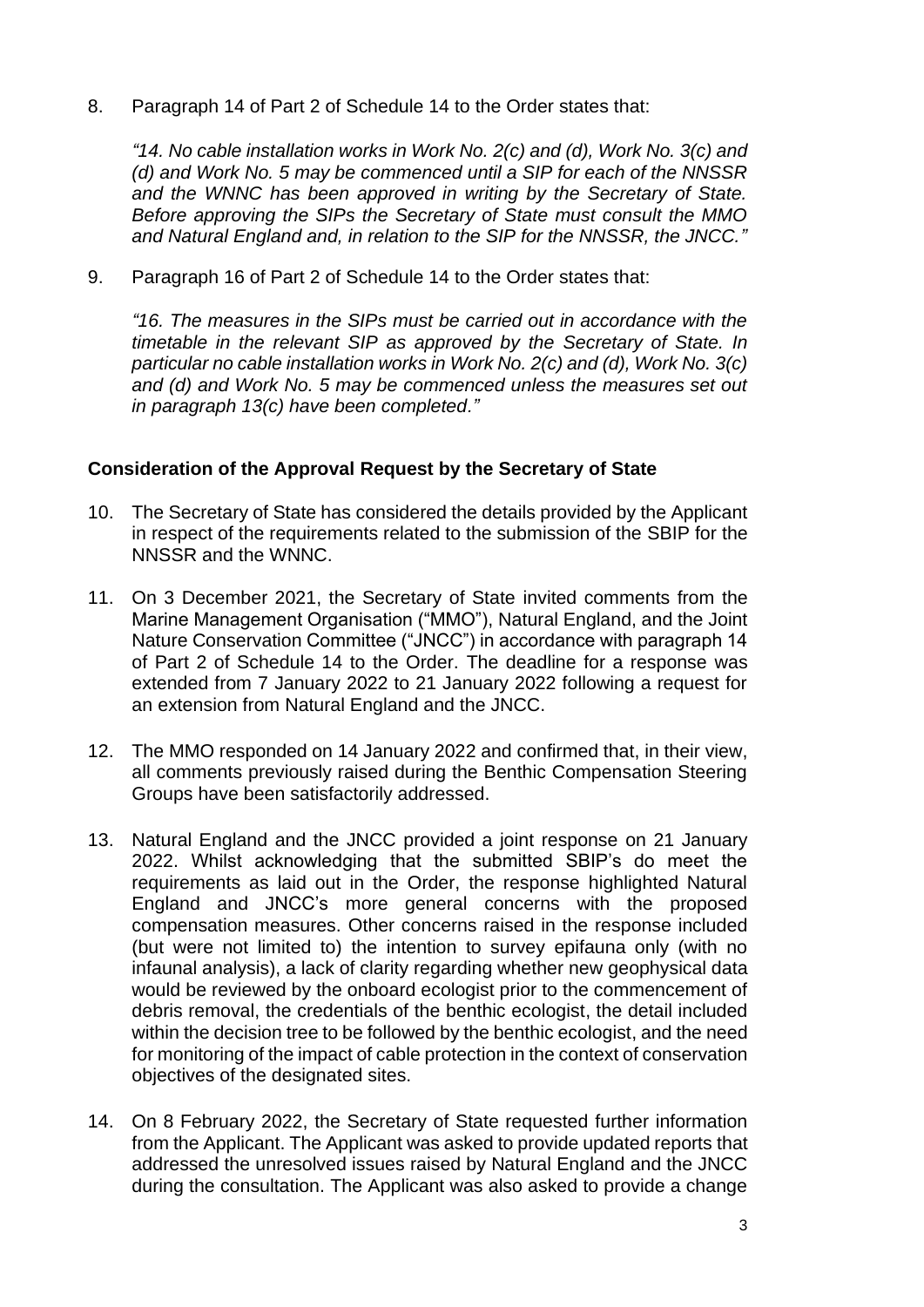log explaining how the issues had been addressed, and to advise if any issues were outstanding.

- 15. The Secretary of State also requested that the Applicant provide further information regarding:
	- the range of debris removal methods, to ensure that larger objects and fishing nets can be targeted by the removal campaign;
	- additional areas to be included in the removal campaign should targets of less than 1 metre and other items be left in situ;
	- the consultation of the steering group at Stage 3 of the marine debris removal campaign, to ensure that the removal methods will not damage benthic habitats;
	- success criteria for the marine debris awareness events; and,
	- details of how fishers will be incentivised to retrieve lost fishing gear, and how the Applicant intends to support fishers with the removal of lost fishing gear, which methods of recovery will be used, and how such methods will avoid harm to benthic habitats.
- 16. The Applicant responded to the Secretary of State's request on 17 March 2022. The response provided updated versions of the SBIPs along with a change log setting out the rationale for their response to each of the concerns raised by Natural England, the JNCC and BEIS. The Secretary of State is satisfied that the response provided by the Applicant adequately addresses these concerns, particularly the inclusion of a new decision tree at Stage 3 of the debris removal campaign to address concerns about the potential impacts of debris removal on reef habitats; and a commitment to expand the range of debris that will be targeted for removal to include those between 0.5m and 1 m, and over 10m in size.
- 17. With regard to the Secretary of State's query regarding proposed range of debris collection methods, the Applicant's response noted that should an item beyond the capabilities of the vessels currently mobilised be targeted, a bespoke removal plan would be developed to demonstrate how that item could be removed and a specialist salvage contractor may be appointed to secure its removal. The response also stated that this kind of removal would be delivered in a separate campaign, likely in the following summer season, under a separate Marine Licence.
- 18. On 7 April 2022, the Applicant provided updated versions of the plans, and in particular updated paragraph 98 of both the NNSR SBIP and the WNCC SBIP. This confirms the timing of this separate campaign, to ensure its delivery in advance of the commencement of offshore construction, in accordance with paragraph 16 of Part 2 of Schedule 14.
- 19. With regard to the information requested as set out above in paragraph 15, the Secretary of State is therefore satisfied that the Applicant's response adequately addresses these concerns.
- 20. Having considered the comments from Natural England, the JNCC and MMO and the subsequent information and updated documents provided by